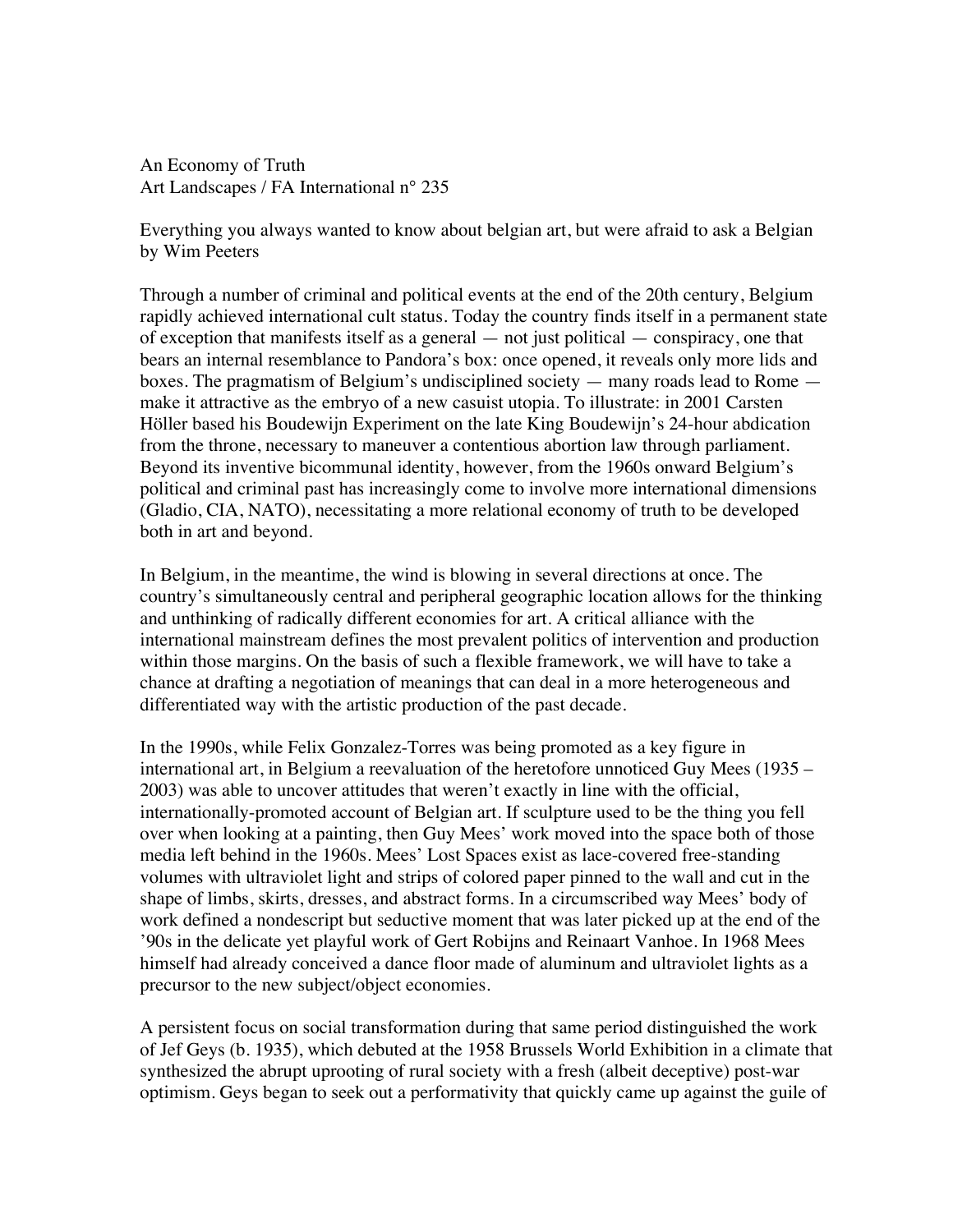the institutional art world's representational culture. He performed for a time as soigneur for a cyclist and opened the cabaret Negresco, where he organized a varying program that featured at various times a dancer, an acrobat, and the artists James Lee Byars and Bernd Lohaus. More recently, at Documenta 11 he staged a 36-hour-long projection of black and white photographs (Day and Night and Day and..., 2002) that, while functioning as an exhibition raisonné, also situated his artistic activity on the same plane as all the other mundane activities a day or a night might contain.

Whereas in the 1950s the boundaries between utopia and entertainment had already begun to blur, at the end of the 1990s a cross between Wallpaper magazine and the United Nations characterized the diffuse balance between tactics and ambitions exercised by most contemporary art and exhibition practices. Artists in the 1990s began to bore new ways into critical thinking, either within the margins set by that compromise or, like Geys, beyond its parameters. Ives Maes (b. 1976), for instance, probed the derailment of contemporary hyperethics with his project for a recyclable refugee camp built to the strict specifications of the UN High Commissioner for Refugees. His latrines, wells, shelters, and coffins, fabricated in recyclable natural resin, raise ethics to a manic state. Maes' prosthetic city is morphologically based on works by Michelangelo Pistoletto and Mario Merz, allowing the aesthetic surplus of his biodegradable structure to foster the psychological well-being of its inhabitants. The Recyclable Refugee Camp tackles the ethical imperative that encourages art to intervene in the world, localizing the epicenter of a new utopia inside the boundaries of the art world itself.

Whereas Ives Maes crosses his recycling of recent art history with strategies of transformation and perversion, for Ana Torfs (b. 1963) history becomes a vehicle to look into the complexities of our subjective relationship with the present. The starting points of the slide installation "Du Mentir-faux" are the trial documents of Joan of Arc. A long series of black and white portraits of a young woman are projected in a dark space and regularly interrupted by text frames displaying the tautological questions of the inquisitors. Each click of the projector seems like another page turning, each one further sealing the fate of Joan of Arc. "Zyklus von Kleinigkeiten" is a film about the last years in the life of the already deaf Ludwig van Beethoven. In it, Torfs goes back over notes that the deaf composer's friends and family wrote to carry on their everyday conversation with the composer. We have no knowledge of Beethoven's replies, for he could still speak and did not need to write anything back. Consequently in the film Beethoven is the absent actor on the stage whose role we can only assemble with difficulty from the text fragments addressed to him. Torfs is fascinated by individuals and the positions they occupy in a collective environment. She translates this fascination into the genre of portraiture, making a detour through reconstruction based on a reading of history's imprints — a reading that can never be true. Aside from these historical dimensions, Torfs' work is also deeply rooted in today's tragic construction of identities.

Rather than mirroring or representing reality, Gert Robijns' (b. 1972) work is conceived as an extension of it. Robijns operates with a minimum of signals — sounds, a change in temperature, a gust of wind, or a flickering lightbulb — to engage a snippet of our peripheral attention. Despite their minimal enunciative potential, Robijns transposes these signals into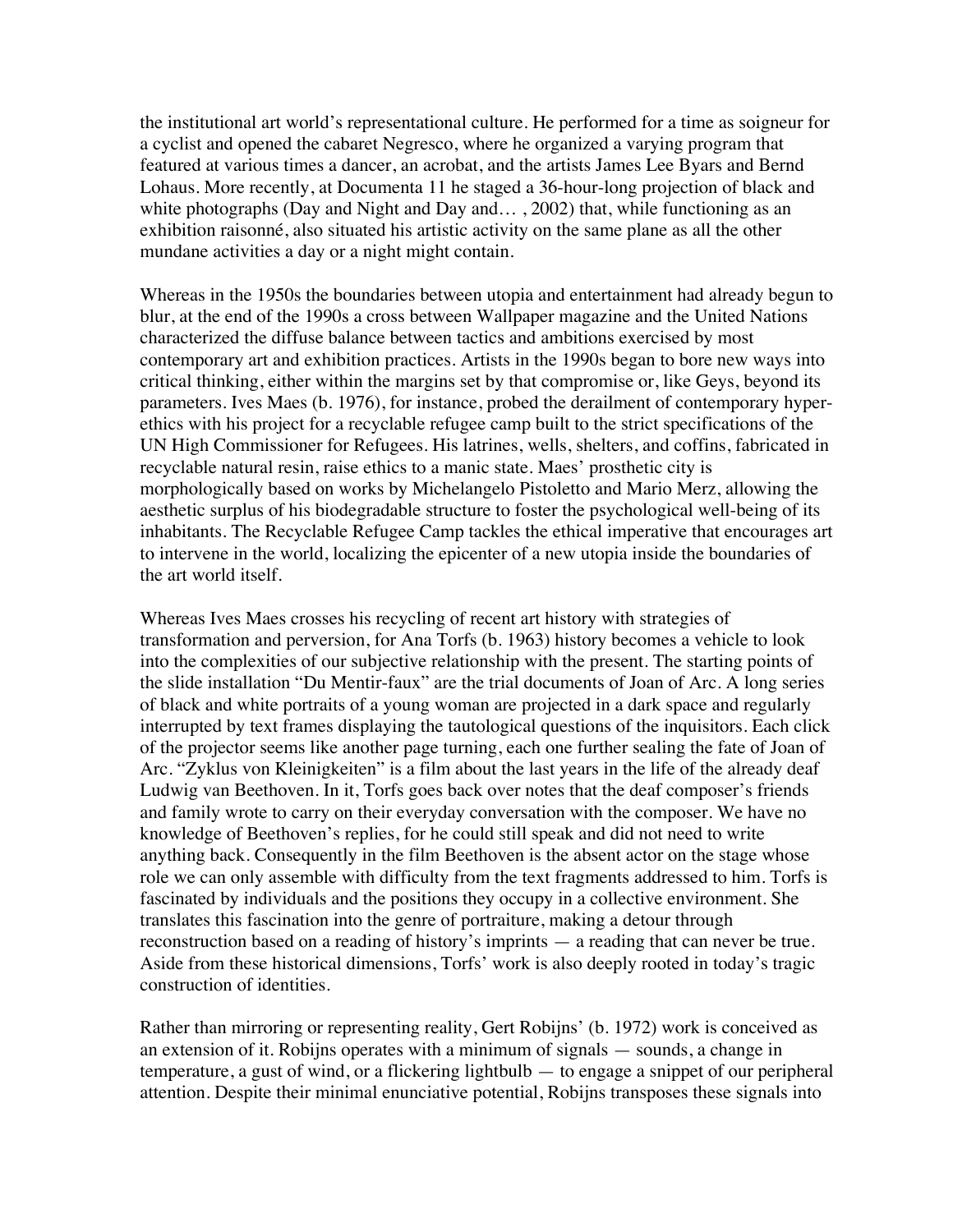extensive installations. In 1997 he laid out an outdoor landscape made up of polystyrene beads hemmed in by the boundaries of an existing tennis court and covered with a transparent plastic roof. On the ground between the thick layers of beads, ventilators blew, occasionally exposing the terrain below and placing viewers in another time where, between the play of natural and artificial wind, any deceleration became a performance in slow motion. Robijns scatters our perceptions by adding sounds or images to a space, much like pixels fill the digital realm. In this enhanced space, a network of triggers unfolds as an index of space, time, and subjectivity.

Another work, Curtain, is a video of a curtain projected onto a similar curtain in a 1:1 ratio. The video creates the illusion of wind occasionally rustling the fabric, as if from an open window, while an audio loop of incidental noises brought in by the imaginary wind triggers recollected experience. Recently Robijns took on a number of works from the Antwerp Museum of Contemporary Art (MUHKA) in a comparable manner, reproducing works of the collection life-size in grayscale. A billiard table, a bingo machine, and a number of Robijns' photographs and videos stand out on carbon copies of a painting by Bernard Frieze, a triptych by Ettore Spaletti, and a table by Hermann Pitz. Like Muzak, where a number of frequencies are eliminated from sound to divert or direct our emotions, Robijns cuts the over- and under-tones from the works without ever really making them absent. The museum is put on standby, the added ideological echoes of its space tuned down in order to focus on a potentially new reification of signifiers.

Narcisse Tordoir (b. 1953) conducts similar research centered on the domain of painting. Tordoir considers painting a specific modus operandi that extends not only over different media, but also into domains as diverse as news reporting, fashion design, video clips, and digital photography. Based on this extended notion of painting, in 1999 Tordoir and Luc Tuymans joined efforts as curators for the exhibition project "Trouble Spot.

In 2001 Tordoir gave his own artistic investigation a new turn by radicalizing the authorial premises of his own oeuvre, embarking on a series of artistic collaborations and venturing into the vulnerable exchange of ideas and meanings. Tordoir started by opening up his own studio as a collaborative workstation with David Neirings, Koen de Decker, Carla Arocha, Bruna Hautman, and James Beckett, among others. He extended this practice in 2002, together with Alouine Bâ and Bréhima Koné, by setting up a series of workshops that led to a semi-permanent culture exchange workstation in Bamako, Mali, centered on the traditional Bogolan technique of textile painting. Fight for 1000 Negatives, realized in conjunction with Tordoir's African exchange, is a video documentary about the Seydou Keïta Foundation. It attempts to bring the estate of the late Malinese photographer into a precarious balance with a Western photo economy, much as Tordoir endeavors to reconfigure his background in painting within the socio-ritual but equally utilitarian production of the Bogolan.

A thorough analysis of the actual production of recent years would require that criticism, much like Tordoir's broadened exchange with the Bogolan, take on and develop a framework that is more dynamic and differentiated than the model offered in the generalizing and consolidating criticism of Belgian art history. Criticism, but also exhibition practice, must become simultaneously more generic and more analytical to render visible the